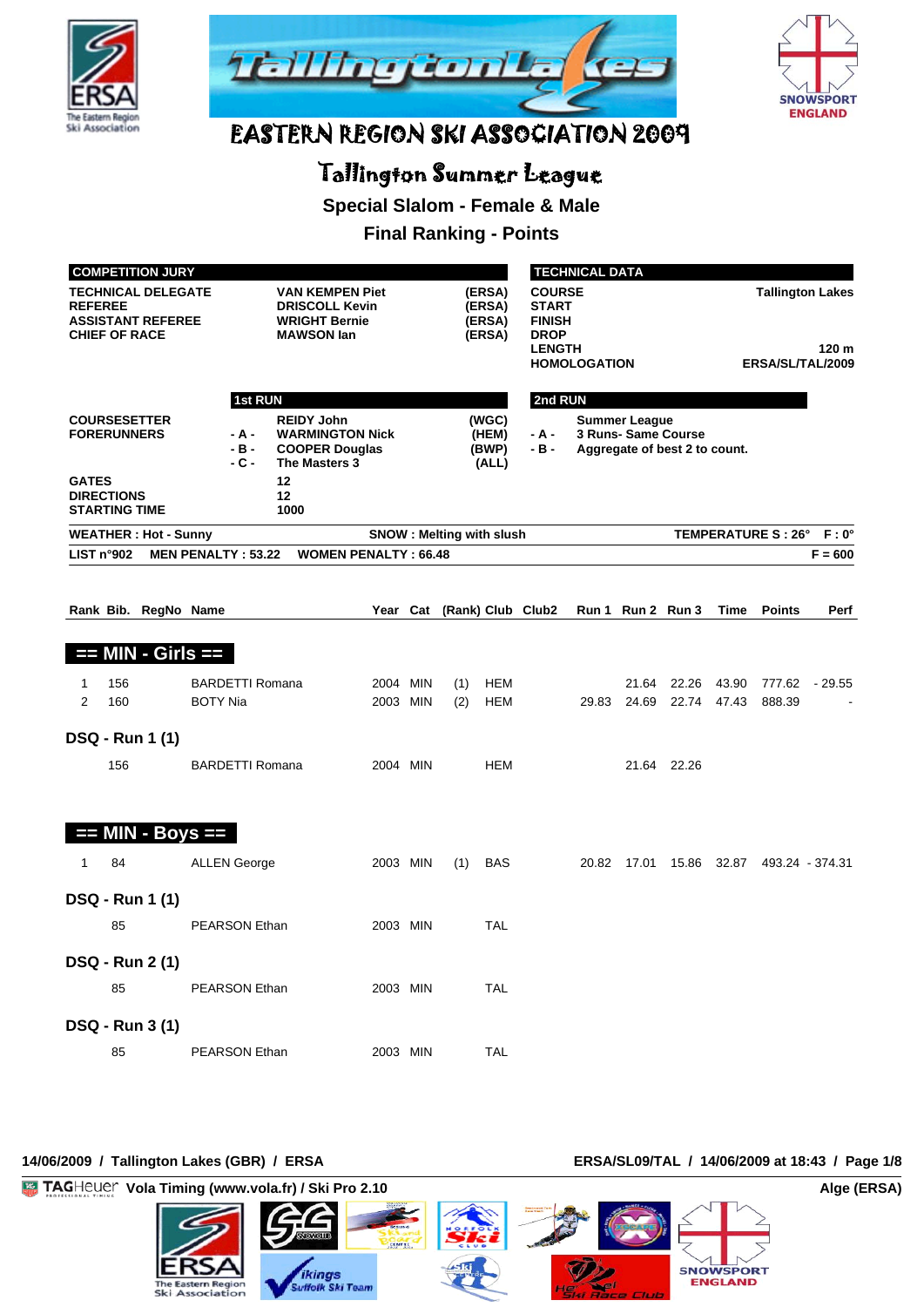#### Tallington Summer League

|   |     | Rank Bib. RegNo Name   |                                 | Year Cat |                 |     |            | (Rank) Club Club2 |       | Run 1 Run 2 Run 3 |       | Time  | <b>Points</b> | Perf             |
|---|-----|------------------------|---------------------------------|----------|-----------------|-----|------------|-------------------|-------|-------------------|-------|-------|---------------|------------------|
|   |     |                        |                                 |          |                 |     |            |                   |       |                   |       |       |               |                  |
|   |     |                        |                                 |          |                 |     |            |                   |       |                   |       |       |               |                  |
|   |     |                        | == Boys & Girls 1 - Girls ==    |          |                 |     |            |                   |       |                   |       |       |               |                  |
| 1 | 137 |                        | 19011 KEYS Georgia              | 2001     | BG1             | (1) | <b>HEM</b> |                   | 13.16 | 13.12             | 12.75 | 25.87 | 211.82        | $-2.85$          |
| 2 | 141 |                        | <b>SAUNDERS Katie</b>           | 2001     | BG1             | (2) | <b>WGC</b> |                   | 14.92 | 14.72             | 14.06 | 28.78 |               | $303.14 + 24.60$ |
| 3 | 154 |                        | <b>MORRELL India</b>            | 2001     | BG1             | (3) | <b>HEM</b> |                   | 17.20 | 15.70             | 15.59 | 31.29 | 381.90        | $-71.10$         |
|   |     |                        |                                 |          |                 |     |            |                   |       |                   |       |       |               |                  |
| 4 | 159 |                        | <b>HALGARTH Erin</b>            | 2001     | BG1             | (4) | <b>TAL</b> |                   | 19.04 | 17.33             | 16.62 | 33.95 | 465.38        |                  |
| 5 | 152 |                        | <b>WARMINGTON Harriet</b>       | 2002 BG1 |                 | (5) | <b>HEM</b> |                   | 16.92 | 17.27             | 17.17 | 34.09 |               | $469.77 + 55.30$ |
| 6 | 157 |                        | <b>BARDETTI Sienna</b>          | 2002 BG1 |                 | (6) | <b>HEM</b> |                   | 25.12 | 23.03             | 22.54 | 45.57 | 830.02        | - 59.84          |
|   |     |                        |                                 |          |                 |     |            |                   |       |                   |       |       |               |                  |
|   |     | <b>DSQ - Run 1 (1)</b> |                                 |          |                 |     |            |                   |       |                   |       |       |               |                  |
|   | 158 |                        | <b>ALLEN Charlotte</b>          | 2001 BG1 |                 |     | <b>BAS</b> |                   |       |                   | 20.98 |       |               |                  |
|   |     |                        |                                 |          |                 |     |            |                   |       |                   |       |       |               |                  |
|   |     | <b>DSQ - Run 2 (1)</b> |                                 |          |                 |     |            |                   |       |                   |       |       |               |                  |
|   |     |                        |                                 |          |                 |     |            |                   |       |                   |       |       |               |                  |
|   | 158 |                        | <b>ALLEN Charlotte</b>          | 2001 BG1 |                 |     | <b>BAS</b> |                   |       |                   | 20.98 |       |               |                  |
|   |     |                        |                                 |          |                 |     |            |                   |       |                   |       |       |               |                  |
|   |     |                        |                                 |          |                 |     |            |                   |       |                   |       |       |               |                  |
|   |     |                        |                                 |          |                 |     |            |                   |       |                   |       |       |               |                  |
|   |     |                        | $==$ Boys & Girls 1 - Boys $==$ |          |                 |     |            |                   |       |                   |       |       |               |                  |
| 1 | 69  |                        | <b>TROUNG Aaron</b>             | 2001     | BG1             |     | <b>VIK</b> |                   | 13.49 | 13.35             | 13.70 | 26.84 |               | 292.68 62.36     |
|   |     |                        |                                 |          | BG1             | (1) |            |                   |       |                   |       |       |               |                  |
| 2 | 79  |                        | <b>PAYNE Arthur</b>             | 2001     |                 | (2) | <b>BAS</b> |                   | 14.30 | 13.96             | 14.12 | 28.08 |               | 333.92 - 129.84  |
| 3 | 66  |                        | <b>NEWELL William</b>           | 2001     | BG1             | (3) | <b>HEM</b> |                   | 14.19 | 13.94             | 14.92 | 28.13 |               | $335.59 + 13.51$ |
| 4 | 82  |                        | <b>BINGHAM Nicholas</b>         | 2002 BG1 |                 | (4) | <b>BWP</b> |                   | 15.77 | 15.62             | 15.71 | 31.33 |               | 442.02 - 102.98  |
| 5 | 83  |                        | <b>BOND-PRESTON Joe</b>         | 2002 BG1 |                 | (5) | <b>NOR</b> |                   | 18.34 | 18.12             | 17.91 | 36.03 |               | 598.34 - 253.66  |
| 6 | 92  |                        | MAYMAN Adam                     | 2001     | BG1             | (6) | <b>TAL</b> |                   | 20.69 | 18.87             | 18.98 | 37.85 | 658.87        |                  |
| 7 | 86  |                        | <b>GREETHAM Olver</b>           | 2001     | BG1             | (7) | <b>TAL</b> |                   | 19.82 | 20.09             | 19.70 | 39.52 | 714.41        |                  |
| 8 | 89  |                        | <b>WADLEY-JONES James</b>       | 2001     | BG1             | (8) | <b>TAL</b> |                   | 21.99 |                   | 22.03 | 44.02 | 864.08        |                  |
| 9 | 90  |                        | <b>HOPPE Sebastain</b>          | 2002 BG1 |                 | (9) | <b>TAL</b> |                   | 23.12 |                   | 29.77 |       | 52.89 1159.09 |                  |
|   |     |                        |                                 |          |                 |     |            |                   |       |                   |       |       |               |                  |
|   |     | <b>DNS - Run 1 (1)</b> |                                 |          |                 |     |            |                   |       |                   |       |       |               |                  |
|   |     |                        |                                 |          |                 |     |            |                   |       |                   |       |       |               |                  |
|   | 73  |                        | <b>KING Patrick</b>             | 2001 BG1 |                 |     | <b>NOR</b> |                   |       |                   |       |       |               |                  |
|   |     |                        |                                 |          |                 |     |            |                   |       |                   |       |       |               |                  |
|   |     | <b>DNS - Run 2 (1)</b> |                                 |          |                 |     |            |                   |       |                   |       |       |               |                  |
|   | 73  |                        | <b>KING Patrick</b>             | 2001     | BG1             |     | <b>NOR</b> |                   |       |                   |       |       |               |                  |
|   |     |                        |                                 |          |                 |     |            |                   |       |                   |       |       |               |                  |
|   |     | <b>DSQ - Run 2 (3)</b> |                                 |          |                 |     |            |                   |       |                   |       |       |               |                  |
|   |     |                        |                                 |          |                 |     |            |                   |       |                   |       |       |               |                  |
|   | 89  |                        | <b>WADLEY-JONES James</b>       | 2001 BG1 |                 |     | <b>TAL</b> |                   | 21.99 |                   | 22.03 |       |               |                  |
|   | 90  |                        | <b>HOPPE Sebastain</b>          | 2002 BG1 |                 |     | <b>TAL</b> |                   | 23.12 |                   | 29.77 |       |               |                  |
|   | 91  |                        | <b>ADAMS Charlie</b>            | 2001 BG1 |                 |     | <b>TAL</b> |                   | 18.56 |                   |       |       |               |                  |
|   |     |                        |                                 |          |                 |     |            |                   |       |                   |       |       |               |                  |
|   |     | <b>DNS - Run 3 (1)</b> |                                 |          |                 |     |            |                   |       |                   |       |       |               |                  |
|   | 73  |                        | <b>KING Patrick</b>             | 2001 BG1 |                 |     | <b>NOR</b> |                   |       |                   |       |       |               |                  |
|   |     |                        |                                 |          |                 |     |            |                   |       |                   |       |       |               |                  |
|   |     |                        |                                 |          |                 |     |            |                   |       |                   |       |       |               |                  |
|   |     | <b>DSQ - Run 3 (1)</b> |                                 |          |                 |     |            |                   |       |                   |       |       |               |                  |
|   | 91  |                        | <b>ADAMS Charlie</b>            | 2001 BG1 |                 |     | <b>TAL</b> |                   | 18.56 |                   |       |       |               |                  |
|   |     |                        |                                 |          |                 |     |            |                   |       |                   |       |       |               |                  |
|   |     |                        |                                 |          |                 |     |            |                   |       |                   |       |       |               |                  |
|   |     |                        |                                 |          |                 |     |            |                   |       |                   |       |       |               |                  |
|   |     |                        | == Boys & Girls 2 - Girls ==    |          |                 |     |            |                   |       |                   |       |       |               |                  |
|   |     |                        |                                 |          |                 |     |            |                   |       |                   |       |       |               |                  |
| 1 | 130 |                        | <b>SAUNDERS Emily</b>           | 1999 BG2 |                 | (1) | <b>WGC</b> |                   | 13.54 | 12.70             | 12.73 | 25.43 |               | $198.01 + 21.63$ |
| 2 | 139 |                        | LILLYWHITE Alex                 | 1999     | BG <sub>2</sub> | (2) | VIK        |                   | 13.53 | 13.03             | 12.78 | 25.81 |               | 209.94 - 42.65   |
| 3 | 142 |                        | <b>SNOW Elise</b>               | 1999 BG2 |                 | (3) | <b>WGC</b> |                   | 13.67 | 13.76             | 13.00 | 26.67 |               | 236.92 - 45.62   |
| 4 | 155 |                        | <b>WRIGHT Eddie</b>             | 2000 BG2 |                 | (4) | <b>NOR</b> |                   | 14.15 | 13.43             | 13.43 | 26.86 |               | 242.89 - 247.62  |
| 5 | 143 |                        | 19712 BOTY Carys                | 1999 BG2 |                 | (5) | HEM        |                   |       | 13.95             | 13.25 | 27.20 |               | 253.56 - 45.27   |
|   |     |                        |                                 |          |                 |     |            |                   |       |                   |       |       |               |                  |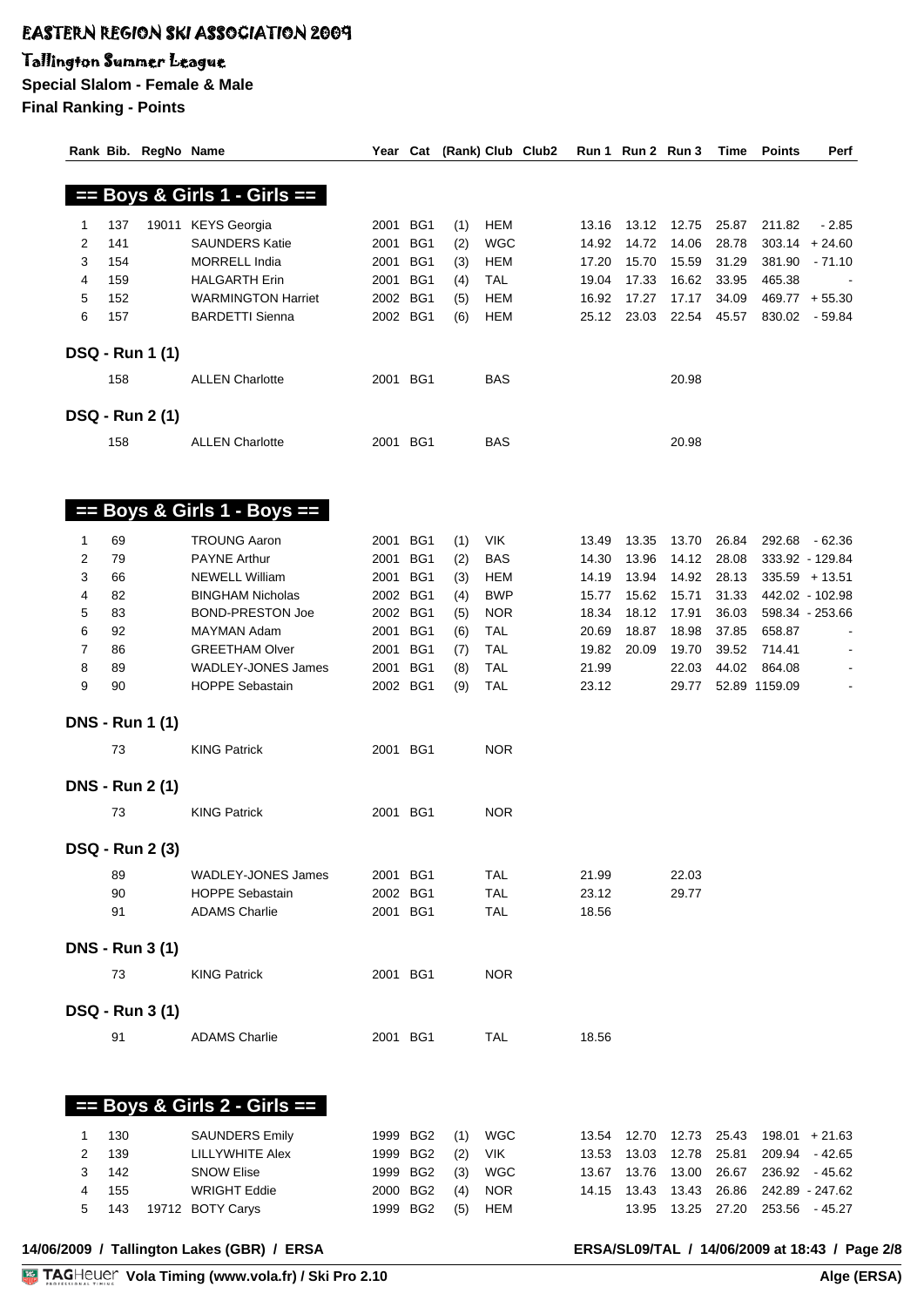#### Tallington Summer League

|          |          | Rank Bib. RegNo Name   |                                                   | Year Cat     |                                    |              |                          | (Rank) Club Club2 |                | Run 1 Run 2 Run 3 |                | Time           | <b>Points</b>    | Perf                 |
|----------|----------|------------------------|---------------------------------------------------|--------------|------------------------------------|--------------|--------------------------|-------------------|----------------|-------------------|----------------|----------------|------------------|----------------------|
| 6        | 151      |                        | 19219 IVES Ruby                                   | 2000         | BG2                                | (6)          | <b>NOR</b>               |                   | 15.84          | 14.36             | 14.17          | 28.53          |                  | 295.29 - 105.87      |
| 7        | 144      |                        | ROYAL Natasha                                     | 1999         | BG <sub>2</sub>                    | (7)          | <b>VIK</b>               |                   | 14.95          | 14.94             | 14.47          | 29.41          | 322.91           | $+23.57$             |
| 8        | 149      |                        | <b>BRADLEY Lydia</b>                              | 2000         | BG <sub>2</sub>                    | (8)          | <b>HEM</b>               |                   | 15.17          | 15.07             | 15.11          | 30.18          | 347.07           | $+3.07$              |
|          |          |                        |                                                   |              |                                    |              |                          |                   |                |                   |                |                |                  |                      |
|          |          | <b>DNF - Run 1 (1)</b> |                                                   |              |                                    |              |                          |                   |                |                   |                |                |                  |                      |
|          | 143      |                        | 19712 BOTY Carys                                  |              | 1999 BG2                           |              | HEM                      |                   |                | 13.95             | 13.25          |                |                  |                      |
|          |          |                        |                                                   |              |                                    |              |                          |                   |                |                   |                |                |                  |                      |
|          |          |                        |                                                   |              |                                    |              |                          |                   |                |                   |                |                |                  |                      |
|          |          |                        |                                                   |              |                                    |              |                          |                   |                |                   |                |                |                  |                      |
|          |          |                        | $==$ Boys & Girls 2 - Boys $==$                   |              |                                    |              |                          |                   |                |                   |                |                |                  |                      |
| 1        | 41       |                        | 18809 FENELEY William                             |              | 1999 BG2                           | (1)          | <b>NOR</b>               |                   | 11.57          | 11.21             | 11.30          | 22.51          | 148.67           | $-17.91$             |
| 2        | 48       |                        | <b>CHILDS Lewis</b>                               | 1999         | BG <sub>2</sub>                    | (2)          | WGC                      |                   | 12.27          | 12.25             | 11.79          | 24.04          | 199.56           | $-13.23$             |
| 3        | 49       |                        | <b>PARSEY James</b>                               | 1999         | BG <sub>2</sub>                    | (3)          | WGC                      |                   | 12.51          | 12.27             | 12.15          | 24.42          | 212.20           | $-8.33$              |
| 4        | 68       |                        | <b>BINGHAM Jonathan</b>                           | 1999         | BG <sub>2</sub>                    | (4)          | <b>BWP</b>               |                   | 13.22          | 12.79             | 12.71          | 25.50          |                  | 248.12 - 101.41      |
| 5        | 70       |                        | <b>DALEY Dominic</b>                              | 1999         | BG <sub>2</sub>                    | (5)          | <b>WGC</b>               |                   | 13.08          | 13.06             | 1:00.75        | 26.14          | 269.40           | $-87.87$             |
| 6        | 71       |                        | RINALDI-JONES Alex                                | 1999         | BG <sub>2</sub>                    | (6)          | <b>BAS</b>               |                   | 14.34          | 13.45             | 13.48          | 26.93          | 295.68           | $-62.15$             |
| 7        | 67       |                        | <b>BARDETTI Gianluca</b>                          | 1999         | BG <sub>2</sub>                    | (7)          | <b>HEM</b>               |                   | 13.47          | 13.58             | 13.65          | 27.05          | 299.67           | $-24.94$             |
| 8        | 62       |                        | <b>NEWELL George</b>                              | 1999         | BG <sub>2</sub>                    | (8)          | <b>HEM</b>               |                   | 14.60          | 13.57             | 13.80          | 27.37          | 310.31           | $+18.55$             |
| 9        | 75       |                        | <b>PAYNE George</b>                               | 1999         | BG <sub>2</sub>                    | (9)          | <b>BAS</b>               |                   | 14.21          | 14.36             | 14.44          | 28.57          | 350.22           | $-83.51$             |
| 10       | 74       |                        | 19174 BIERRUM Ewan                                | 2000         | BG <sub>2</sub>                    | (10)         | <b>HEM</b>               |                   | 15.31          | 14.88             | 14.28          | 29.16          | 369.84           | $-58.41$             |
| 11<br>12 | 77<br>80 |                        | <b>CARUANA Kieran</b><br><b>BOND-PRESTON Jack</b> | 2000<br>1999 | BG <sub>2</sub><br>BG <sub>2</sub> | (11)         | <b>VIK</b><br><b>NOR</b> |                   | 15.41<br>15.65 | 14.63<br>15.90    | 14.61<br>15.63 | 29.24<br>31.28 | 372.51<br>440.35 | $-84.27$<br>$-26.69$ |
| 13       | 81       |                        | <b>IZZARD Charles</b>                             | 2000         | BG <sub>2</sub>                    | (12)<br>(13) | <b>HEM</b>               |                   | 16.46          | 16.34             | 15.64          | 31.98          | 463.64           | $-37.51$             |
|          |          |                        |                                                   |              |                                    |              |                          |                   |                |                   |                |                |                  |                      |
|          |          |                        |                                                   |              |                                    |              |                          |                   |                |                   |                |                |                  |                      |
|          |          |                        |                                                   |              |                                    |              |                          |                   |                |                   |                |                |                  |                      |
|          |          |                        | $==$ Children 1 - Girls $==$                      |              |                                    |              |                          |                   |                |                   |                |                |                  |                      |
| 1        | 108      |                        | 18648 ROTA Morgan                                 | 1997 CH1     |                                    | (1)          | HEM                      |                   | 11.71          | 11.12             | 10.92          | 22.04          | 91.63            | $-7.63$              |
| 2        | 110      |                        | COE Megan                                         | 1997 CH1     |                                    | (2)          | <b>NOR</b>               |                   | 18.94          | 11.29             | 10.95          | 22.24          | 97.91            | $+4.68$              |
| 3        | 120      |                        | 17452 WRIGHT Natasha                              | 1997 CH1     |                                    | (3)          | <b>VIK</b>               |                   | 11.80          | 11.28             | 11.15          | 22.43          | 103.87           | $-36.40$             |
| 4        | 116      | 19134                  | <b>BEE Tatiana</b>                                | 1997 CH1     |                                    | (4)          | WGC                      |                   | 12.15          | 11.81             | 11.83          | 23.64          | 141.84           | $+16.51$             |
| 5        | 131      |                        | <b>TOOGOOD Natalia</b>                            | 1997 CH1     |                                    | (5)          | <b>VIK</b>               |                   | 12.27          | 11.97             | 11.72          | 23.69          | 143.41           | $-33.99$             |
| 6        | 135      |                        | <b>SPANTON Jessica</b>                            | 1997 CH1     |                                    | (6)          | <b>NOR</b>               |                   | 12.71          | 11.96             | 12.12          | 24.08          | 155.65           | $-33.76$             |
| 7        | 146      |                        | O'NEILL Ella                                      | 1997         | CH <sub>1</sub>                    | (7)          | <b>BAS</b>               |                   | 13.18          | 13.14             | 13.31          | 26.32          | 225.94           | $-81.41$             |
| 8        | 161      |                        | <b>HALGARTH Chloe</b>                             | 1998 CH1     |                                    | (8)          | <b>TAL</b>               |                   |                | 16.11             | 15.46          | 31.57          | 390.69           |                      |
|          |          |                        |                                                   |              |                                    |              |                          |                   |                |                   |                |                |                  |                      |
|          |          | <b>DNS - Run 1 (1)</b> |                                                   |              |                                    |              |                          |                   |                |                   |                |                |                  |                      |
|          | 125      |                        | <b>KING Maddy</b>                                 | 1997 CH1     |                                    |              | <b>NOR</b>               |                   |                |                   |                |                |                  |                      |
|          |          |                        |                                                   |              |                                    |              |                          |                   |                |                   |                |                |                  |                      |
|          |          | <b>DSQ - Run 1 (1)</b> |                                                   |              |                                    |              |                          |                   |                |                   |                |                |                  |                      |
|          | 161      |                        | <b>HALGARTH Chloe</b>                             | 1998 CH1     |                                    |              | <b>TAL</b>               |                   |                |                   | 16.11 15.46    |                |                  |                      |
|          |          |                        |                                                   |              |                                    |              |                          |                   |                |                   |                |                |                  |                      |
|          |          | <b>DNS - Run 2 (1)</b> |                                                   |              |                                    |              |                          |                   |                |                   |                |                |                  |                      |
|          | 125      |                        | <b>KING Maddy</b>                                 | 1997 CH1     |                                    |              | <b>NOR</b>               |                   |                |                   |                |                |                  |                      |
|          |          |                        |                                                   |              |                                    |              |                          |                   |                |                   |                |                |                  |                      |
|          |          | <b>DNS - Run 3 (1)</b> |                                                   |              |                                    |              |                          |                   |                |                   |                |                |                  |                      |
|          | 125      |                        | <b>KING Maddy</b>                                 | 1997 CH1     |                                    |              | <b>NOR</b>               |                   |                |                   |                |                |                  |                      |
|          |          |                        |                                                   |              |                                    |              |                          |                   |                |                   |                |                |                  |                      |
|          |          |                        |                                                   |              |                                    |              |                          |                   |                |                   |                |                |                  |                      |
|          |          |                        |                                                   |              |                                    |              |                          |                   |                |                   |                |                |                  |                      |
|          |          |                        | == Children 1 - Boys ==                           |              |                                    |              |                          |                   |                |                   |                |                |                  |                      |
| 1        | 21       |                        | 19003 IVES Angus                                  | 1997 CH1     |                                    | (1)          | <b>NOR</b>               |                   | 10.35          | 10.40             | 10.34          | 20.69          |                  | 88.14 - 19.28        |
| 2        | 37       |                        | 19710 PENNING-LAMBERT Joshua                      | 1998 CH1     |                                    | (2)          | <b>HEM</b>               |                   | 10.62          | 10.55             | 10.60          | 21.15          |                  | 103.44 - 44.79       |
|          |          |                        |                                                   |              |                                    |              |                          |                   |                |                   |                |                |                  |                      |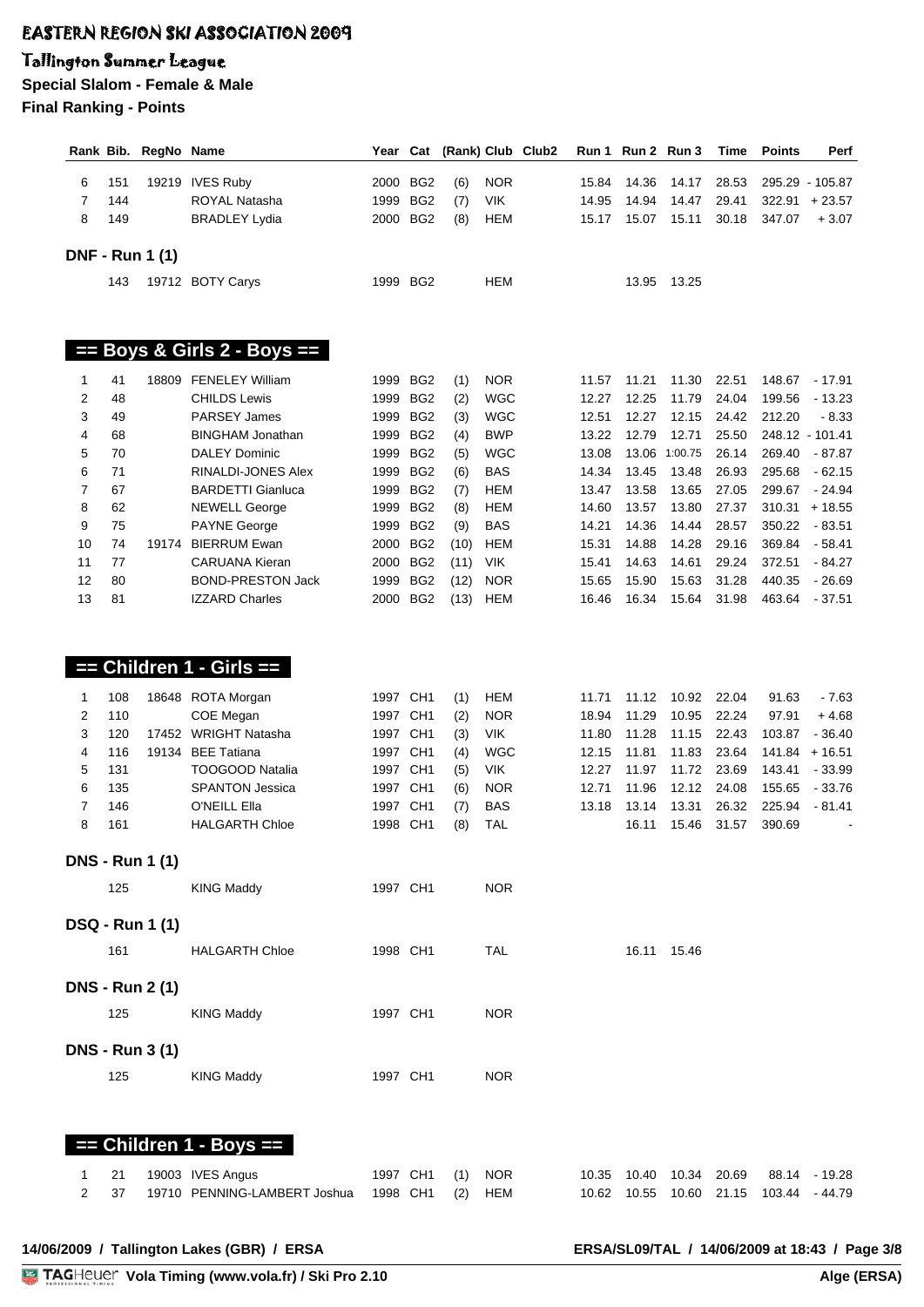#### Tallington Summer League

**Special Slalom - Female & Male**

**Final Ranking - Points**

|                |     | Rank Bib. RegNo Name   |                              |                      | Year Cat |      |            | (Rank) Club Club2 |       | Run 1 Run 2 Run 3 |                            | Time  | <b>Points</b>   | Perf             |
|----------------|-----|------------------------|------------------------------|----------------------|----------|------|------------|-------------------|-------|-------------------|----------------------------|-------|-----------------|------------------|
|                |     |                        |                              |                      |          |      |            |                   |       |                   |                            |       |                 |                  |
| 3              | 39  |                        | 19317 MADDEN Alex            | 1998 CH1             |          | (3)  | <b>NOR</b> |                   | 10.85 | 10.74             | 10.66                      | 21.40 |                 | 111.75   43.74   |
| 4              | 35  |                        | 18661 WARMINGTON Richard     | 1997 CH1             |          | (4)  | <b>HEM</b> |                   | 11.24 | 10.82             | 10.68                      | 21.50 | 115.08          | - 29.76          |
| 5              | 40  |                        | 18810 FENELEY Luke           | 1997 CH1             |          | (5)  | <b>NOR</b> |                   | 11.24 | 10.82             | 10.93                      | 21.75 | 123.39          | - 40.68          |
| 6              | 42  |                        | 18467 WHITE Alex             | 1997 CH1             |          | (6)  | HEM K      |                   | 11.17 | 10.88             | 11.16                      | 22.04 | 133.04          | $-37.92$         |
| $\overline{7}$ | 46  |                        | 19713 BOTY Harry             | 1997 CH1             |          | (7)  | HEM        |                   | 11.42 | 11.22             | 11.16                      | 22.38 | 144.35          | - 56.69          |
| 8              | 55  |                        | LUCK Ben                     | 1998 CH1             |          | (8)  | <b>NOR</b> |                   | 11.60 | 11.37             | 11.33                      | 22.70 |                 | 154.99 - 100.94  |
| 9              | 45  |                        | <b>BOND-PRESTON Harry</b>    | 1997 CH1             |          | (9)  | <b>NOR</b> |                   | 12.36 | 11.62             | 11.29                      | 22.91 |                 | 161.97 - 28.91   |
| 10             | 44  |                        | 17977 SCHOFIELD Connor       | 1997 CH1             |          | (10) | <b>HEM</b> |                   | 12.13 | 11.72             | 11.65                      | 23.37 | 177.27          | $-9.69$          |
| 11             | 51  |                        | 19131 JUDD Michael           | 1998 CH1             |          | (11) | <b>WGC</b> |                   | 12.70 | 12.49             | 12.68                      | 25.17 |                 | $237.14 + 11.03$ |
| 12             | 52  |                        | <b>PARSEY Michael</b>        | 1997 CH1             |          | (12) | <b>WGC</b> |                   |       | 12.60             | 12.62                      | 25.22 | 238.80          | $+8.65$          |
| 13             | 78  |                        | <b>BRESKEL Bailey</b>        | 1998 CH1             |          | (13) | <b>WGC</b> |                   | 14.44 | 13.85             | 13.73                      | 27.58 |                 | 317.29 - 143.65  |
| 14             | 88  |                        | <b>GREETHAM Louis</b>        | 1998 CH1             |          | (14) | <b>TAL</b> |                   | 17.28 | 16.21             | 17.08                      | 33.29 | 507.21          |                  |
|                |     |                        |                              |                      |          |      |            |                   |       |                   |                            |       |                 |                  |
|                |     | <b>DNS - Run 1 (1)</b> |                              |                      |          |      |            |                   |       |                   |                            |       |                 |                  |
|                |     |                        |                              |                      |          |      |            |                   |       |                   |                            |       |                 |                  |
|                | 87  |                        | MAYMAN Jordon                | 1997 CH1             |          |      | TAL        |                   |       |                   |                            |       |                 |                  |
|                |     |                        |                              |                      |          |      |            |                   |       |                   |                            |       |                 |                  |
|                |     | <b>DNF - Run 1 (1)</b> |                              |                      |          |      |            |                   |       |                   |                            |       |                 |                  |
|                | 52  |                        | <b>PARSEY Michael</b>        | 1997 CH1             |          |      | <b>WGC</b> |                   |       |                   | 12.60 12.62                |       |                 |                  |
|                |     |                        |                              |                      |          |      |            |                   |       |                   |                            |       |                 |                  |
|                |     | <b>DNS - Run 2 (1)</b> |                              |                      |          |      |            |                   |       |                   |                            |       |                 |                  |
|                |     |                        |                              |                      |          |      |            |                   |       |                   |                            |       |                 |                  |
|                | 87  |                        | MAYMAN Jordon                | 1997 CH1             |          |      | <b>TAL</b> |                   |       |                   |                            |       |                 |                  |
|                |     |                        |                              |                      |          |      |            |                   |       |                   |                            |       |                 |                  |
|                |     | <b>DNS - Run 3 (1)</b> |                              |                      |          |      |            |                   |       |                   |                            |       |                 |                  |
|                |     |                        |                              |                      |          |      |            |                   |       |                   |                            |       |                 |                  |
|                | 87  |                        | <b>MAYMAN Jordon</b>         | 1997 CH1             |          |      | TAL        |                   |       |                   |                            |       |                 |                  |
|                |     |                        |                              |                      |          |      |            |                   |       |                   |                            |       |                 |                  |
|                |     |                        |                              |                      |          |      |            |                   |       |                   |                            |       |                 |                  |
|                |     |                        | $==$ Children 2 - Girls $==$ |                      |          |      |            |                   |       |                   |                            |       |                 |                  |
|                |     |                        |                              |                      |          |      |            |                   |       |                   |                            |       |                 |                  |
| 1              | 102 |                        | 19016 SKIPPER Sophie         | 1995 CH <sub>2</sub> |          | (1)  | <b>NOR</b> |                   | 10.29 | 10.36             | 10.13                      | 20.42 |                 | $40.79 + 13.51$  |
| 2              | 112 |                        | 19093 ROLPH Sophie           | 1995 CH2             |          | (2)  | <b>HEM</b> |                   | 11.11 | 10.82             | 10.89                      | 21.71 |                 | $81.28 + 32.55$  |
| 3              | 106 |                        | <b>FRENCH Emily</b>          | 1995 CH2             |          | (3)  | <b>BWP</b> |                   | 11.93 | 11.69             | 11.62                      | 23.31 |                 | $131.49 + 19.65$ |
| 4              | 122 |                        | VALENZUELA Erin              | 1995 CH2             |          | (4)  | <b>WGC</b> |                   | 12.48 | 11.85             | 11.85                      | 23.70 |                 | 143.72 - 11.58   |
| 5              | 119 |                        | SPRANGER Amy                 | 1995 CH2             |          | (5)  | <b>WGC</b> |                   | 12.25 | 12.34             | 11.80                      | 24.05 |                 | $154.71 + 22.55$ |
| 6              | 126 |                        | DANBURY Hannah               | 1996 CH2             |          | (6)  | <b>WGC</b> |                   | 12.68 | 12.13             | 12.18                      | 24.31 | 162.87          | $+0.34$          |
| $\overline{7}$ | 133 |                        | MILES Alison                 | 1996 CH2             |          | (7)  | <b>WGC</b> |                   |       |                   | 12.71  12.59  12.43  25.02 |       | $185.15 + 6.98$ |                  |
| 8              | 136 |                        | <b>HEYMOZ Yvette</b>         | 1995 CH2             |          | (8)  | WGC        |                   |       |                   |                            | 25.55 |                 | $201.78 + 9.70$  |
| 9              | 128 |                        | 18640 BIERRUM Natasha        | 1996 CH2             |          | (9)  | HEM        |                   |       |                   | 13.04  13.09  12.60        | 25.64 |                 | $204.60 + 34.86$ |
|                |     |                        |                              |                      |          |      |            |                   |       |                   |                            |       |                 |                  |
|                |     | <b>DNS - Run 1 (1)</b> |                              |                      |          |      |            |                   |       |                   |                            |       |                 |                  |
|                |     |                        |                              |                      |          |      |            |                   |       |                   |                            |       |                 |                  |
|                | 118 |                        | <b>KING Alex</b>             | 1996 CH2             |          |      | <b>NOR</b> |                   |       |                   |                            |       |                 |                  |
|                |     |                        |                              |                      |          |      |            |                   |       |                   |                            |       |                 |                  |
|                |     | <b>DNS - Run 2 (1)</b> |                              |                      |          |      |            |                   |       |                   |                            |       |                 |                  |
|                | 118 |                        | <b>KING Alex</b>             | 1996 CH2             |          |      | <b>NOR</b> |                   |       |                   |                            |       |                 |                  |
|                |     |                        |                              |                      |          |      |            |                   |       |                   |                            |       |                 |                  |
|                |     |                        |                              |                      |          |      |            |                   |       |                   |                            |       |                 |                  |
|                |     | <b>DNS - Run 3 (1)</b> |                              |                      |          |      |            |                   |       |                   |                            |       |                 |                  |
|                | 118 |                        | <b>KING Alex</b>             | 1996 CH2             |          |      | <b>NOR</b> |                   |       |                   |                            |       |                 |                  |
|                |     |                        |                              |                      |          |      |            |                   |       |                   |                            |       |                 |                  |
|                |     |                        |                              |                      |          |      |            |                   |       |                   |                            |       |                 |                  |
|                |     |                        |                              |                      |          |      |            |                   |       |                   |                            |       |                 |                  |
|                |     |                        | == Children 2 - Boys ==      |                      |          |      |            |                   |       |                   |                            |       |                 |                  |
|                |     |                        |                              |                      |          |      |            |                   |       |                   |                            |       |                 |                  |
| 1              | 1   |                        | <b>WAYLING Lloyd</b>         | 1995 CH2             |          | (1)  | <b>NOR</b> |                   | 9.65  | 9.85              | 9.93                       | 19.50 | 48.56           | $-2.75$          |
| 2              | 15  |                        | 18683 BAXTER Jody            | 1995 CH2             |          | (2)  | <b>NOR</b> |                   | 10.05 | 9.89              | 9.77                       | 19.66 | 53.88           | $-14.38$         |
| 3              | 17  |                        | 14899 MERCER Patrick         | 1995 CH2             |          | (3)  | NOR BSA    |                   | 10.14 | 10.14             | 9.93                       | 20.07 | 67.52           | $-7.55$          |
|                |     |                        |                              |                      |          |      |            |                   |       |                   |                            |       |                 |                  |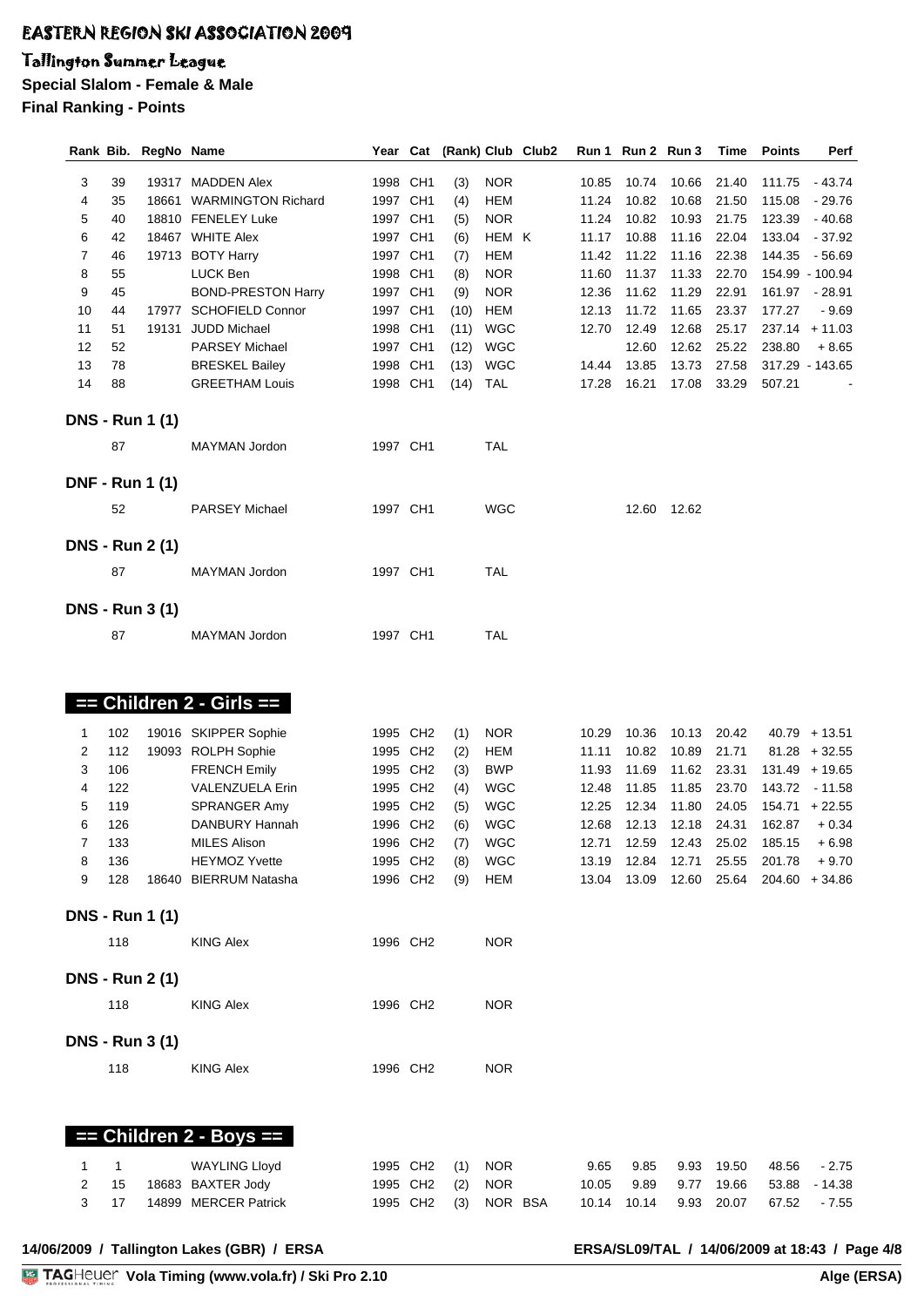#### Tallington Summer League

**Special Slalom - Female & Male**

**Final Ranking - Points**

|    |     | Rank Bib. RegNo Name   |                               | Year Cat |                      |      |            | (Rank) Club Club2 |       | Run 1 Run 2 Run 3 |                     | Time  | <b>Points</b> | Perf             |
|----|-----|------------------------|-------------------------------|----------|----------------------|------|------------|-------------------|-------|-------------------|---------------------|-------|---------------|------------------|
|    |     |                        |                               |          |                      |      |            |                   |       |                   |                     |       |               |                  |
| 4  | 6   |                        | 18813 WILLIAMS Marcus         | 1996 CH2 |                      | (4)  | <b>NOR</b> |                   | 10.39 | 10.17             | 10.18               | 20.35 |               | $76.83 + 18.50$  |
| 5  | 22  |                        | 19005 NORRIS Kieran           | 1995 CH2 |                      | (5)  | VIK        |                   | 10.52 | 10.79             | 10.39               | 20.91 | 95.45         | $-14.11$         |
| 6  | 43  |                        | <b>FINCH Stuart</b>           | 1995 CH2 |                      | (6)  | <b>NOR</b> |                   | 11.32 | 10.54             | 10.54               | 21.08 | 101.11        | $-78.11$         |
| 7  | 28  |                        | <b>WARRINGTON Ross</b>        | 1995 CH2 |                      | (7)  | <b>BWP</b> |                   | 10.70 | 10.62             | 10.58               | 21.20 | 105.10        | $-15.73$         |
| 8  | 25  |                        | 19711 PENNING-LAMBERT Matthew | 1996 CH2 |                      | (8)  | <b>HEM</b> |                   | 10.94 | 10.84             | 10.71               | 21.55 | 116.74        | $+3.57$          |
| 9  | 30  |                        | <b>HARRIS Alexander</b>       | 1996 CH2 |                      | (9)  | <b>VIK</b> |                   | 11.08 | 10.95             | 10.62               | 21.57 | 117.41        | $-8.82$          |
| 10 | 34  |                        | <b>REIDY Luca</b>             | 1996 CH2 |                      | (10) | <b>WGC</b> |                   | 10.87 | 10.94             | 10.91               | 21.78 | 124.39        | $-18.76$         |
| 11 | 47  |                        | <b>WIGMORE Mathew</b>         | 1996 CH2 |                      | (11) | <b>NOR</b> |                   | 11.51 | 11.13             | 11.09               | 22.22 | 139.02        | $-62.53$         |
| 12 | 94  |                        | <b>AIKENS Matthew</b>         | 1996 CH2 |                      | (12) | <b>HEM</b> |                   | 12.09 | 11.54             | 11.71               | 23.25 | 173.28        | $-53.74$         |
| 13 | 56  |                        | <b>WILSON Geoffrey</b>        | 1996 CH2 |                      | (13) | <b>VIK</b> |                   | 11.95 | 12.20             |                     | 24.15 | 203.22        | $-52.81$         |
| 14 | 58  |                        | <b>THATCHER Thomas</b>        | 1996 CH2 |                      | (14) | <b>WGC</b> |                   | 12.96 | 12.61             | 12.26               | 24.87 | 227.16        | $-32.13$         |
| 15 | 65  |                        | <b>CUTHBERT Darryl</b>        | 1996 CH2 |                      | (15) | <b>VIK</b> |                   | 13.42 | 12.65             | 12.52               | 25.17 |               | 237.14 - 75.19   |
| 16 | 63  |                        | <b>GODDARD Tom</b>            | 1996 CH2 |                      | (16) | <b>VIK</b> |                   | 13.55 | 13.99             | 14.54               | 27.54 |               | $315.96 + 11.62$ |
|    |     |                        |                               |          |                      |      |            |                   |       |                   |                     |       |               |                  |
|    |     | <b>DNS - Run 1 (2)</b> |                               |          |                      |      |            |                   |       |                   |                     |       |               |                  |
|    | 38  |                        | STRICKLAND Oliver             |          | 1995 CH <sub>2</sub> |      | <b>VIK</b> |                   |       |                   |                     |       |               |                  |
|    | 50  |                        | <b>MORTON Richard</b>         | 1995 CH2 |                      |      | <b>HEM</b> |                   |       |                   |                     |       |               |                  |
|    |     |                        |                               |          |                      |      |            |                   |       |                   |                     |       |               |                  |
|    |     | <b>DNS - Run 2 (2)</b> |                               |          |                      |      |            |                   |       |                   |                     |       |               |                  |
|    |     |                        |                               |          |                      |      |            |                   |       |                   |                     |       |               |                  |
|    | 38  |                        | <b>STRICKLAND Oliver</b>      |          | 1995 CH <sub>2</sub> |      | VIK        |                   |       |                   |                     |       |               |                  |
|    | 50  |                        | <b>MORTON Richard</b>         |          | 1995 CH2             |      | HEM        |                   |       |                   |                     |       |               |                  |
|    |     |                        |                               |          |                      |      |            |                   |       |                   |                     |       |               |                  |
|    |     | <b>DNS - Run 3 (2)</b> |                               |          |                      |      |            |                   |       |                   |                     |       |               |                  |
|    | 38  |                        | <b>STRICKLAND Oliver</b>      |          | 1995 CH <sub>2</sub> |      | <b>VIK</b> |                   |       |                   |                     |       |               |                  |
|    | 50  |                        | <b>MORTON Richard</b>         |          | 1995 CH <sub>2</sub> |      | <b>HEM</b> |                   |       |                   |                     |       |               |                  |
|    |     |                        |                               |          |                      |      |            |                   |       |                   |                     |       |               |                  |
|    |     | <b>DNF - Run 3 (1)</b> |                               |          |                      |      |            |                   |       |                   |                     |       |               |                  |
|    |     |                        |                               |          |                      |      |            |                   |       |                   |                     |       |               |                  |
|    | 56  |                        | <b>WILSON Geoffrey</b>        | 1996 CH2 |                      |      | VIK        |                   |       | 11.95 12.20       |                     |       |               |                  |
|    |     |                        |                               |          |                      |      |            |                   |       |                   |                     |       |               |                  |
|    |     |                        |                               |          |                      |      |            |                   |       |                   |                     |       |               |                  |
|    |     |                        | $==$ Junior 1 - Girls $==$    |          |                      |      |            |                   |       |                   |                     |       |               |                  |
|    |     |                        |                               |          |                      |      |            |                   |       |                   |                     |       |               |                  |
| 1  | 115 |                        | 18349 POWELL Caroline         | 1994 JN1 |                      | (1)  | <b>BWP</b> |                   | 10.13 | 9.62              | 9.50                | 19.12 |               | $0.00 + 12.11$   |
| 2  | 111 |                        | 18931 MILES Joanna            | 1993 JN1 |                      | (2)  | WGC        |                   | 10.51 |                   | 10.24 10.19         | 20.43 | 41.11         | $-9.32$          |
| 3  | 103 |                        | 19133 BEE Anastasia           | 1994 JN1 |                      |      | $(3)$ WGC  |                   |       |                   | 10.50  10.34  10.11 | 20.45 |               | $41.74 + 9.49$   |
| 4  | 114 |                        | 17323 YEUNG Isabelle          | 1994 JN1 |                      | (4)  | VIK        |                   | 10.99 |                   | 10.60 10.53         | 21.13 |               | $63.08 + 25.39$  |
| 5  | 117 |                        | 19195 GOLDSMITH Olivia        | 1993 JN1 |                      | (5)  | <b>HEM</b> |                   | 11.50 | 11.02             | 11.09               | 22.11 |               | 93.83 - 31.76    |
| 6  | 113 |                        | <b>MASON Bethany</b>          | 1994 JN1 |                      | (6)  | <b>BWP</b> |                   | 11.99 | 11.43             | 11.19               | 22.62 | 109.83        | $+4.49$          |
| 7  | 129 |                        | 19692 MAWSON Louise           | 1994 JN1 |                      | (7)  | <b>WGC</b> |                   | 12.96 | 12.49             | 12.60               | 25.09 |               | 187.34 + 13.29   |
| 8  | 124 |                        | <b>GINN Lizzie</b>            | 1994 JN1 |                      | (8)  | WGC        |                   | 13.07 | 12.73             | 12.64               | 25.37 |               | $196.13 + 36.30$ |
| 9  | 140 |                        | <b>FULHAM Laura</b>           | 1994 JN1 |                      | (9)  | <b>WGC</b> |                   | 14.39 |                   | 14.02 13.80         | 27.82 |               | $273.01 + 15.96$ |
|    |     |                        |                               |          |                      |      |            |                   |       |                   |                     |       |               |                  |
|    |     | <b>DNS - Run 1 (1)</b> |                               |          |                      |      |            |                   |       |                   |                     |       |               |                  |
|    | 109 |                        | <b>BUTCHART Lucy</b>          | 1994 JN1 |                      |      | <b>VIK</b> |                   |       |                   |                     |       |               |                  |
|    |     |                        |                               |          |                      |      |            |                   |       |                   |                     |       |               |                  |
|    |     | <b>DNS - Run 2 (1)</b> |                               |          |                      |      |            |                   |       |                   |                     |       |               |                  |
|    |     |                        |                               |          |                      |      |            |                   |       |                   |                     |       |               |                  |
|    | 109 |                        | <b>BUTCHART Lucy</b>          | 1994 JN1 |                      |      | VIK        |                   |       |                   |                     |       |               |                  |
|    |     |                        |                               |          |                      |      |            |                   |       |                   |                     |       |               |                  |
|    |     | <b>DNS - Run 3 (1)</b> |                               |          |                      |      |            |                   |       |                   |                     |       |               |                  |
|    | 109 |                        | <b>BUTCHART Lucy</b>          | 1994 JN1 |                      |      | <b>VIK</b> |                   |       |                   |                     |       |               |                  |
|    |     |                        |                               |          |                      |      |            |                   |       |                   |                     |       |               |                  |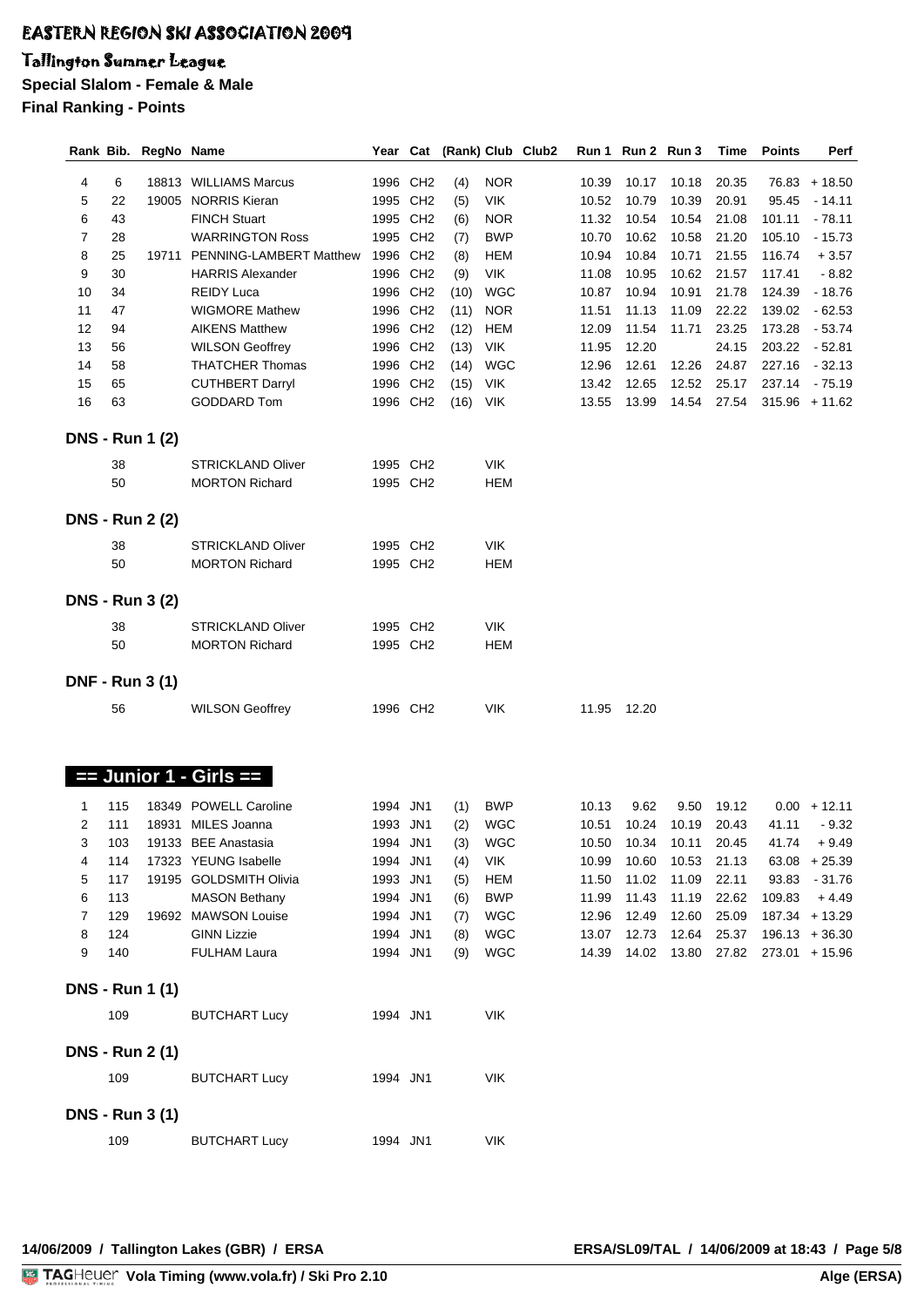### Tallington Summer League

|                |                | Rank Bib. RegNo Name   |                                                          |                      |         |                   | Year Cat (Rank) Club Club2 |                | Run 1 Run 2 Run 3 |                | Time                       | <b>Points</b>                                  | Perf                |
|----------------|----------------|------------------------|----------------------------------------------------------|----------------------|---------|-------------------|----------------------------|----------------|-------------------|----------------|----------------------------|------------------------------------------------|---------------------|
|                |                |                        | $==$ Junior 1 - Boys $==$                                |                      |         |                   |                            |                |                   |                |                            |                                                |                     |
|                |                |                        |                                                          |                      |         |                   |                            |                |                   |                |                            |                                                |                     |
| 1              | 8              |                        | 18629 MOLLOY Daniel                                      | 1993 JN1             | (1)     | <b>NOR</b>        |                            | 9.64           | 9.48              | 9.20           | 18.68                      | 21.29                                          | $+2.03$             |
| $\overline{c}$ | 5              |                        | 18757 LUCIE-SMITH Ross                                   | 1993 JN1             | (2)     | WGC BAS           |                            | 9.47           | 9.52              | 9.46           | 18.93                      |                                                | $29.60 + 16.50$     |
| 3              | 4              |                        | 18992 UPTON Ben                                          | 1994 JN1             | (3)     | WGC BSA           |                            | 9.72           | 9.65              | 9.38           | 19.03                      |                                                | $32.93 + 15.65$     |
| 4              | 16             |                        | <b>REIDY Alexander</b>                                   | 1994 JN1             | (4)     | <b>WGC</b>        |                            | 9.89           | 9.87              | 9.80           | 19.67                      | 54.21                                          | $-19.65$            |
| 5              | 14             |                        | 18714 WAILES Andrew                                      | 1993 JN1             | (5)     | <b>VIK</b>        |                            | 10.13          | 10.08             | 9.85           | 19.93                      | 62.86                                          | $+9.03$             |
| 6              | 26             |                        | 19132 HUTCHINGS Michael                                  | 1994 JN1             | (6)     | <b>WGC</b>        |                            | 10.28          | 10.17             | 10.10          | 20.27                      | 74.17                                          | $-40.90$            |
| $\overline{7}$ | 27             |                        | <b>DE-WULF PETERS Oliver</b>                             | 1994 JN1             | (7)     | <b>NOR</b>        |                            | 10.47          | 10.31             | 10.13          | 20.44                      | 79.82                                          | $-40.25$            |
| 8<br>9         | 32<br>53       |                        | <b>GUYTON Ben</b><br><b>WALL Jake</b>                    | 1993 JN1<br>1993 JN1 | (8)     | <b>NOR</b><br>VIK |                            | 11.01<br>11.96 | 10.56<br>11.66    | 10.57<br>12.50 | 21.13<br>23.62             | 102.77<br>185.59                               | $-34.37$<br>- 48.37 |
|                |                |                        |                                                          |                      | (9)     |                   |                            |                |                   |                |                            |                                                |                     |
|                |                |                        | $==$ Junior 2 - Ladies $==$                              |                      |         |                   |                            |                |                   |                |                            |                                                |                     |
| $\mathbf{1}$   | 104            |                        | 17848 HOOD Georgia                                       | 1992 JN2             | (1)     | <b>NOR</b>        |                            | 10.06          | 9.92              | 9.57           | 19.49                      |                                                | $11.61 + 18.09$     |
| 2              | 105            |                        | <b>KOLTHAMMER Katie</b>                                  | 1992 JN2             | (2)     | VIK               | VIK                        | 11.17          | 11.12             |                | 22.29                      |                                                | $99.48 + 22.84$     |
| 3              | 123            |                        | <b>HUTCHINGS Kathryn</b>                                 | 1990 JN2             | (3)     | <b>WGC</b>        |                            | 12.38          | 11.88             |                | 11.70 23.58                |                                                | 139.96 - 18.16      |
|                |                |                        |                                                          |                      |         |                   |                            |                |                   |                |                            |                                                |                     |
|                |                | <b>DNF - Run 3 (1)</b> |                                                          |                      |         |                   |                            |                |                   |                |                            |                                                |                     |
|                | 105            |                        | <b>KOLTHAMMER Katie</b>                                  | 1992 JN2             |         | VIK.              | <b>VIK</b>                 |                | 11.17 11.12       |                |                            |                                                |                     |
|                |                |                        | $==$ Junior 2 - Men $==$                                 |                      |         |                   |                            |                |                   |                |                            |                                                |                     |
|                |                |                        |                                                          |                      |         |                   |                            |                |                   |                |                            |                                                |                     |
| $\mathbf{1}$   | 11             |                        | 14921 HUGHES Toby                                        | 1992 JN2             | (1)     | <b>NOR</b>        |                            | 9.41           | 9.45              | 9.21           | 18.62                      | 19.29                                          | $-2.00$             |
| 2              | 3              |                        | <b>DARRELL Mathew</b>                                    | 1992 JN2             | (2)     | <b>NOR</b>        |                            | 9.76           | 9.85              | 9.50           | 19.26                      | 40.58                                          | $-14.11$            |
| 3              | $\overline{7}$ | 19581                  | <b>LENNARD-JONES Alex</b>                                | 1992 JN2             | (3)     | <b>NOR</b>        |                            | 9.92           | 9.67              | 9.65           | 19.32                      | 42.57                                          | $-3.75$             |
| 4              | 18             |                        | <b>SMITH Benjamin</b>                                    | 1990 JN2             | (4)     | <b>BWP</b>        |                            | 10.73          | 10.44             | 10.05          | 20.49                      | 81.49                                          | $-5.10$             |
| 5              | 31             |                        | <b>AIKENS Christopher</b>                                | 1992 JN2             | (5)     | <b>HEM</b>        |                            | 10.69          | 10.61             | 10.59          | 21.20                      | 105.10                                         | - 24.72             |
|                |                | <b>DNS - Run 1 (1)</b> |                                                          |                      |         |                   |                            |                |                   |                |                            |                                                |                     |
|                | 12             |                        | 13350 AKISTER Edward                                     | 1991 JN2             |         | <b>NOR</b>        |                            |                |                   |                |                            |                                                |                     |
|                |                | <b>DNS - Run 2 (1)</b> |                                                          |                      |         |                   |                            |                |                   |                |                            |                                                |                     |
|                | 12             |                        | 13350 AKISTER Edward                                     | 1991 JN2             |         | <b>NOR</b>        |                            |                |                   |                |                            |                                                |                     |
|                |                |                        |                                                          |                      |         |                   |                            |                |                   |                |                            |                                                |                     |
|                |                | <b>DNS - Run 3 (1)</b> |                                                          |                      |         |                   |                            |                |                   |                |                            |                                                |                     |
|                | 12             |                        | 13350 AKISTER Edward                                     | 1991 JN2             |         | <b>NOR</b>        |                            |                |                   |                |                            |                                                |                     |
|                |                |                        | == Senior - Ladies ==                                    |                      |         |                   |                            |                |                   |                |                            |                                                |                     |
| 1              | 121            |                        | <b>HUGHES Lizzie</b>                                     | 1988 SEN             |         | $(1)$ NOR         |                            |                |                   |                | 11.76 11.12 11.13 22.25    |                                                | 98.22 - 46.51       |
|                |                |                        |                                                          |                      |         |                   |                            |                |                   |                |                            |                                                |                     |
|                |                |                        | $==$ Senior - Men $==$                                   |                      |         |                   |                            |                |                   |                |                            |                                                |                     |
| 1              | 95             |                        | <b>CHAMBERS Joe</b>                                      | 1988 SEN             | (1) TAL |                   |                            |                |                   |                | 18.43  17.83  19.50  36.26 | 605.99                                         |                     |
|                |                |                        | $==$ Masters 1 - Ladies $==$                             |                      |         |                   |                            |                |                   |                |                            |                                                |                     |
| 1              | 101            |                        | 14159 ANDERSON Beverley                                  | 1970 MA1             |         | $(1)$ VIK K       |                            | 10.82          |                   |                | 10.64 21.46                |                                                | $73.43 + 21.71$     |
|                |                |                        | 14/06/2009 / Tallington Lakes (GBR) / ERSA               |                      |         |                   |                            |                |                   |                |                            | ERSA/SL09/TAL / 14/06/2009 at 18:43 / Page 6/8 |                     |
|                |                |                        | <b>TAGHeuer</b> Vola Timing (www.vola.fr) / Ski Pro 2.10 |                      |         |                   |                            |                |                   |                |                            |                                                | Alge (ERSA)         |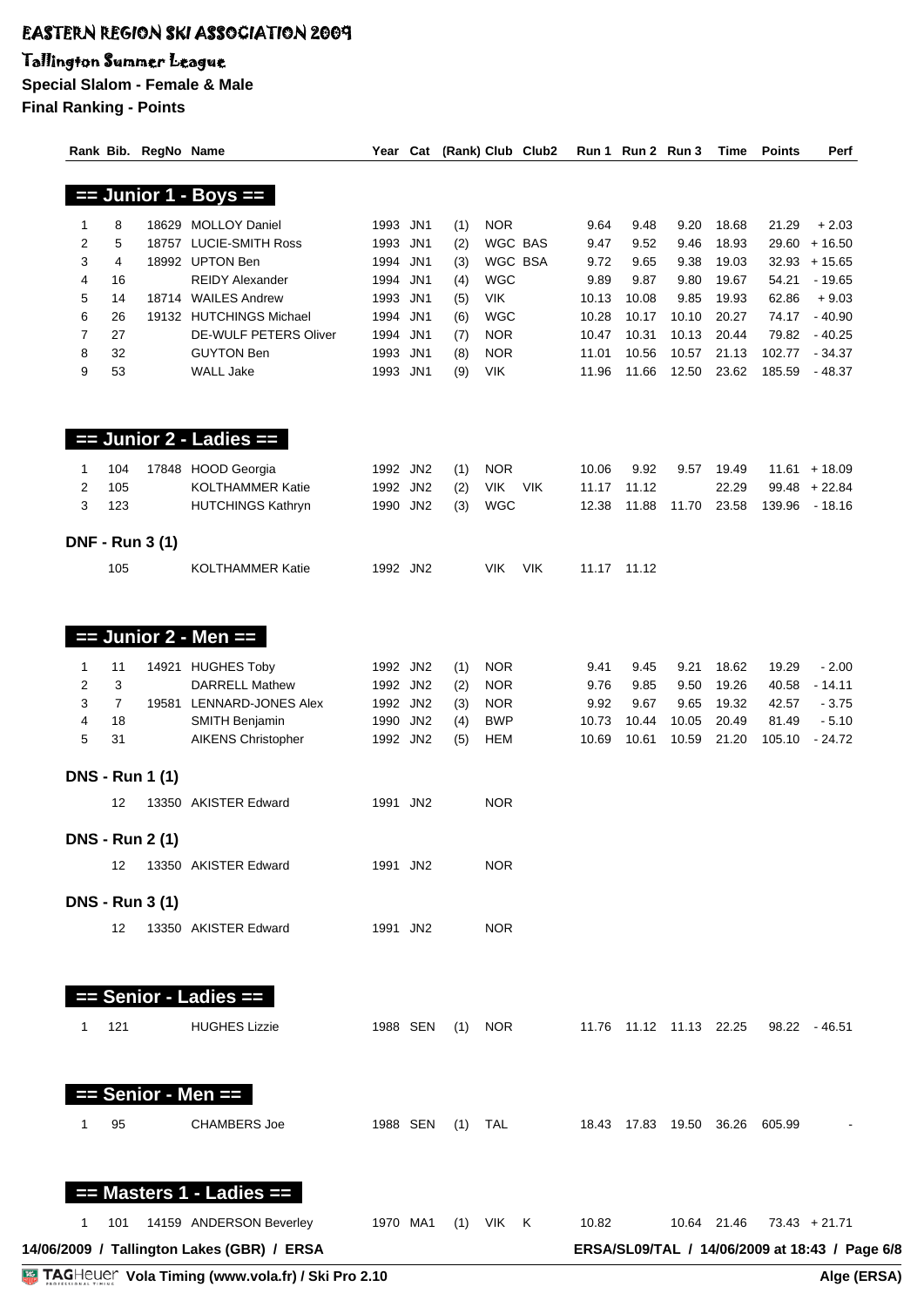#### Tallington Summer League

|                |     | Rank Bib. RegNo Name   |                                                   |          |          |     |            | Year Cat (Rank) Club Club2 |       |             | Run 1 Run 2 Run 3          | Time        | <b>Points</b> | Perf                                           |
|----------------|-----|------------------------|---------------------------------------------------|----------|----------|-----|------------|----------------------------|-------|-------------|----------------------------|-------------|---------------|------------------------------------------------|
| 2              | 107 |                        | <b>HINDES Michelle</b>                            | 1970 MA1 |          | (2) | <b>NOR</b> |                            | 11.16 | 10.99       |                            | 10.79 21.78 | 83.47         | $-7.70$                                        |
| 3              | 134 |                        | <b>SMALL Sharon</b>                               | 1972 MA1 |          | (3) | <b>NOR</b> |                            |       | 12.14 12.44 | 11.71                      | 23.85       | 148.43        | - 37.55                                        |
| 4              | 127 |                        | <b>SAMPSON Melissa</b>                            | 1971 MA1 |          | (4) | <b>NOR</b> |                            |       |             | 12.56 12.14 12.10 24.24    |             | 160.67        | $-7.35$                                        |
|                |     | <b>DNF - Run 2 (1)</b> |                                                   |          |          |     |            |                            |       |             |                            |             |               |                                                |
|                | 101 |                        | 14159 ANDERSON Beverley                           |          | 1970 MA1 |     | VIK K      |                            | 10.82 |             | 10.64                      |             |               |                                                |
|                |     |                        |                                                   |          |          |     |            |                            |       |             |                            |             |               |                                                |
|                |     |                        | $==$ Masters 1 - Men $==$                         |          |          |     |            |                            |       |             |                            |             |               |                                                |
| 1              | 10  |                        | 6864 GREEN Alexander                              | 1978 MA1 |          | (1) | BWP SC     |                            | 9.00  | 9.17        |                            | 9.04 18.04  |               | $0.00 + 16.76$                                 |
| 2              | 13  |                        | <b>MOLLOY Paul</b>                                | 1971 MA1 |          | (2) | <b>NOR</b> |                            |       | 10.26       | 10.11                      | 20.37       |               | $77.49 + 22.29$                                |
| 3              | 29  |                        | <b>TRICKER Paul</b>                               | 1978 MA1 |          | (3) | <b>NOR</b> |                            |       | 10.82 10.76 | 10.54                      | 21.30       |               | 108.43 - 13.33                                 |
| $\overline{4}$ | 96  |                        | <b>HOPPE Simon</b>                                | 1970 MA1 |          | (4) | <b>TAL</b> |                            | 12.81 |             | 12.23                      | 25.04       | 232.82        |                                                |
| 5              | 72  |                        | <b>BARDETTI Marco</b>                             | 1973 MA1 |          | (5) | <b>HEM</b> |                            |       |             | 15.59  14.14  14.05  28.19 |             |               | 337.58 - 54.78                                 |
|                |     | <b>DNF - Run 1 (1)</b> |                                                   |          |          |     |            |                            |       |             |                            |             |               |                                                |
|                | 93  |                        | <b>MAYMAN David</b>                               |          | 1971 MA1 |     | <b>TAL</b> |                            |       | 16.58       |                            |             |               |                                                |
|                |     | <b>DSQ - Run 1 (1)</b> |                                                   |          |          |     |            |                            |       |             |                            |             |               |                                                |
|                | 13  |                        | <b>MOLLOY Paul</b>                                |          | 1971 MA1 |     | <b>NOR</b> |                            |       |             | 10.26 10.11                |             |               |                                                |
|                |     | <b>DSQ - Run 2 (1)</b> |                                                   |          |          |     |            |                            |       |             |                            |             |               |                                                |
|                | 96  |                        | <b>HOPPE Simon</b>                                |          | 1970 MA1 |     | <b>TAL</b> |                            | 12.81 |             | 12.23                      |             |               |                                                |
|                |     | <b>DNF - Run 3 (1)</b> |                                                   |          |          |     |            |                            |       |             |                            |             |               |                                                |
|                | 93  |                        | <b>MAYMAN David</b>                               |          | 1971 MA1 |     | TAL        |                            |       | 16.58       |                            |             |               |                                                |
|                |     |                        | $==$ Masters 2 - Ladies $==$                      |          |          |     |            |                            |       |             |                            |             |               |                                                |
| $\mathbf{1}$   | 132 |                        | <b>COSTELLO Marian</b>                            |          | 1964 MA2 | (1) | <b>NOR</b> |                            |       |             |                            |             |               | 12.61  12.12  11.98  24.10  156.28  - 21.17    |
| 2              | 145 |                        | <b>BAGGE Christine</b>                            |          | 1969 MA2 | (2) | <b>NOR</b> |                            |       |             |                            |             |               | 13.72  13.04  12.88  25.92  213.39  - 86.47    |
| 3              | 138 |                        | <b>DRISCOLL Sheila</b>                            |          | 1961 MA2 | (3) | HEM        |                            |       |             |                            |             |               | 13.89  13.38  13.19  26.57  233.79  + 17.37    |
| 4              | 148 |                        | <b>SPANTON Lisa</b>                               |          | 1968 MA2 | (4) | <b>NOR</b> |                            |       | 14.12 13.46 |                            | 13.80 27.26 |               | 255.44 - 83.18                                 |
| 5              | 147 |                        | ROYAL Michaela                                    |          | 1969 MA2 | (5) | <b>VIK</b> |                            | 14.63 | 14.60       | 14.37                      | 28.97       |               | 309.10 - 13.60                                 |
| 6              | 153 |                        | <b>MORRELL Helen</b>                              |          | 1962 MA2 | (6) | <b>HEM</b> |                            | 16.63 |             |                            | 15.16 31.79 |               | 397.59 - 32.31                                 |
|                |     | <b>DSQ - Run 2 (1)</b> |                                                   |          |          |     |            |                            |       |             |                            |             |               |                                                |
|                | 153 |                        | <b>MORRELL Helen</b>                              |          | 1962 MA2 |     | <b>HEM</b> |                            | 16.63 |             | 15.16                      |             |               |                                                |
|                |     |                        |                                                   |          |          |     |            |                            |       |             |                            |             |               |                                                |
|                |     |                        | $==$ Masters 2 - Men $==$                         |          |          |     |            |                            |       |             |                            |             |               |                                                |
| 1              | 9   |                        | 14515 HOOD Andy                                   |          | 1963 MA2 | (1) | <b>NOR</b> |                            | 9.90  | 9.80        |                            | 19.70       |               | $55.21 + 39.18$                                |
| 2              | 36  |                        | <b>SPANTON Nicholas</b>                           |          | 1967 MA2 | (2) | <b>NOR</b> |                            | 10.31 | 10.20       | 10.50                      | 20.51       |               | 82.15 - 64.26                                  |
| 3              | 19  |                        | 19135 NORRIS John                                 |          | 1961 MA2 | (3) | VIK        |                            | 10.47 | 10.31       | 10.47                      | 20.78       |               | $91.13 - 11.41$                                |
| 4              | 23  |                        | <b>TROUNG Foo</b>                                 |          | 1967 MA2 | (4) | <b>VIK</b> |                            | 10.93 | 10.71       | 10.39                      | 21.10       |               | 101.77 - 10.62                                 |
| 5              | 54  |                        | MADDEN Jonathan                                   |          | 1967 MA2 | (5) | <b>NOR</b> |                            | 12.31 | 11.91       | 11.61                      | 23.52       | 182.26        | - 53.56                                        |
| 6              | 60  |                        | <b>DARRELL David</b>                              |          | 1960 MA2 | (6) | <b>NOR</b> |                            | 13.19 | 12.85       | 12.68                      | 25.53       |               | 249.11 - 13.87                                 |
| $\overline{7}$ | 64  |                        | LUCK John                                         |          | 1962 MA2 | (7) | <b>NOR</b> |                            |       | 12.92 12.75 | 12.94 25.67                |             |               | 253.77 - 51.43                                 |
|                |     | <b>DNS - Run 1 (2)</b> |                                                   |          |          |     |            |                            |       |             |                            |             |               |                                                |
|                | 2   |                        | <b>KING Clive</b>                                 |          | 1965 MA2 |     | <b>NOR</b> |                            |       |             |                            |             |               |                                                |
|                |     |                        | 14/06/2009 / Tallington Lakes (GBR) / ERSA        |          |          |     |            |                            |       |             |                            |             |               | ERSA/SL09/TAL / 14/06/2009 at 18:43 / Page 7/8 |
|                |     |                        |                                                   |          |          |     |            |                            |       |             |                            |             |               |                                                |
|                |     |                        | TAGHeuer Vola Timing (www.vola.fr) / Ski Pro 2.10 |          |          |     |            |                            |       |             |                            |             |               | Alge (ERSA)                                    |